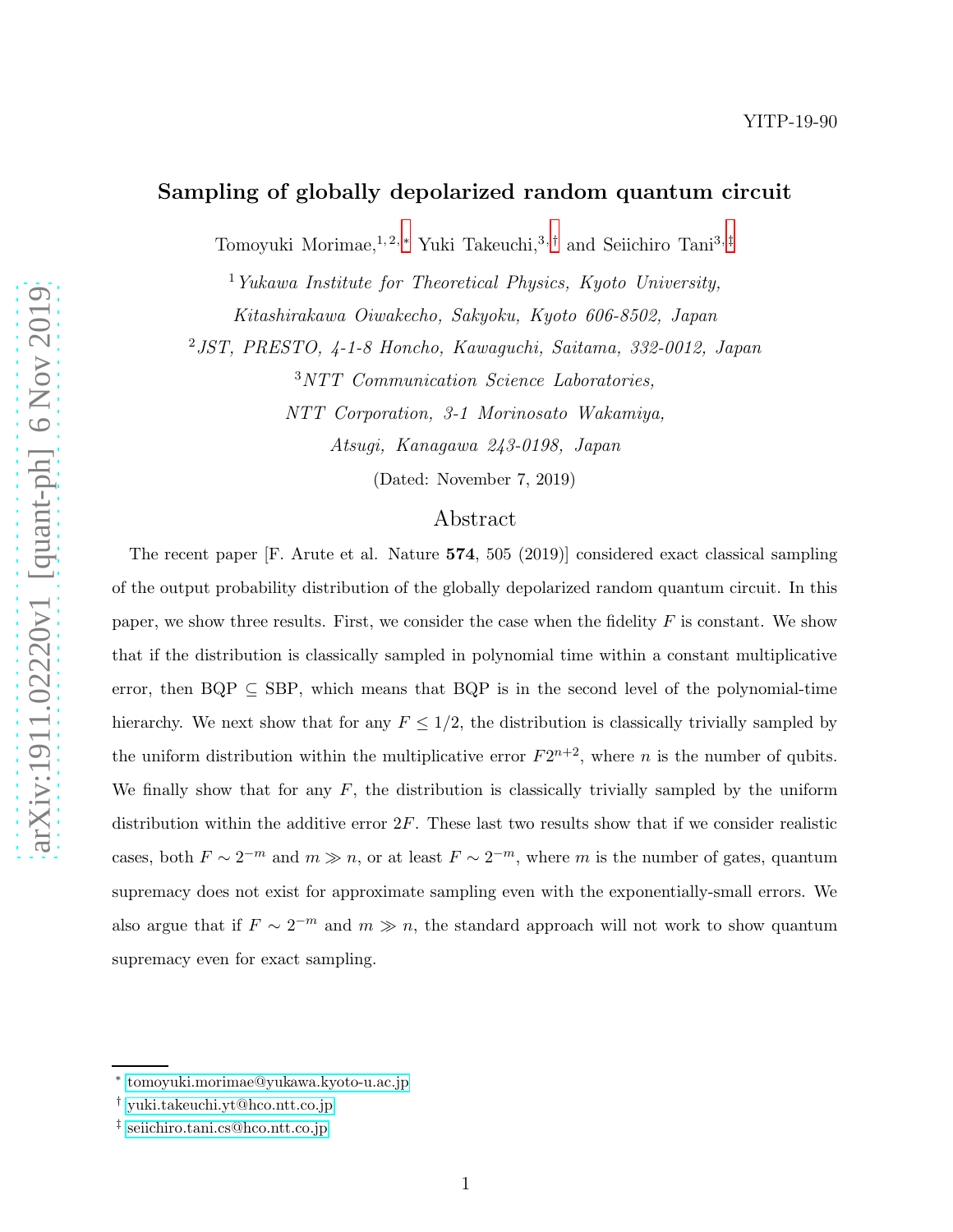#### I. INTRODUCTION

Several sub-universal quantum computing models are shown to be hard to classically simulate. For example, output probability distributions of the depth-four model [\[1\]](#page-6-0), the Boson Sampling model [\[2](#page-6-1)], the IQP model [\[3,](#page-6-2) [4](#page-7-0)], the one-clean qubit model [\[5](#page-7-1)[–9\]](#page-7-2), and the random circuit model [\[10,](#page-7-3) [11](#page-7-4)] cannot be classically sampled in polynomial time unless some conjectures in classical complexity theory (such as the infiniteness of the polynomialtime hierarchy) are refuted. Impossibilities of exponential-time classical simulations of subuniversal quantum computing models have also been shown recently based on classical finegrained complexity theory [\[12](#page-7-5)[–16\]](#page-7-6).

Let  $p_z$  be the probability that an *n*-qubit ideal random quantum circuit outputs the *n*-bit string  $z \in \{0,1\}^n$ . Ref. [\[17](#page-7-7)] considered the globally depolarized version where the probability  $p'_z$  that the output is  $z \in \{0,1\}^n$  is written as

$$
p'_z = F p_z + \frac{1 - F}{2^n},
$$

<span id="page-1-0"></span>where  $0 < F < 1$  is the fidelity.

In this paper, we show the following three results:

**Theorem 1** Assume that F is constant. Then, if the probability distribution  $\{p'_z\}_{z\in\{0,1\}^n}$ is sampled in classical  $poly(n)$  time within a constant multiplicative error  $\epsilon < 1$ , then  $BQP \subseteq SBP$ .

<span id="page-1-2"></span><span id="page-1-1"></span>**Theorem 2** For any  $F \leq \frac{1}{2}$  $\frac{1}{2}$ ,  $\{p'_z\}_{z\in\{0,1\}^n}$  is classically sampled by the uniform distribution within the multiplicative error  $F2^{n+2}$ .

**Theorem 3** For any  $F$ ,  $\{p'_z\}_{z \in \{0,1\}^n}$  is classically sampled by the uniform distribution within the additive error  $2F$ .

Proofs are given in the later sections. In the rest of this section, we provide several remarks.

First, the class SBP [\[18\]](#page-7-8) is defined as follows.

**Definition 1** A language  $L$  is in SBP if and only if there exist a polynomial  $s$  and a classical polynomial-time probabilistic algorithm such that if  $x \in L$  then  $p_{acc} \geq 2^{-s(|x|)}$ , and if  $x \notin L$ then  $p_{acc} \leq 2^{-s(|x|)-1}$ . Here,  $p_{acc}$  is the acceptance probability.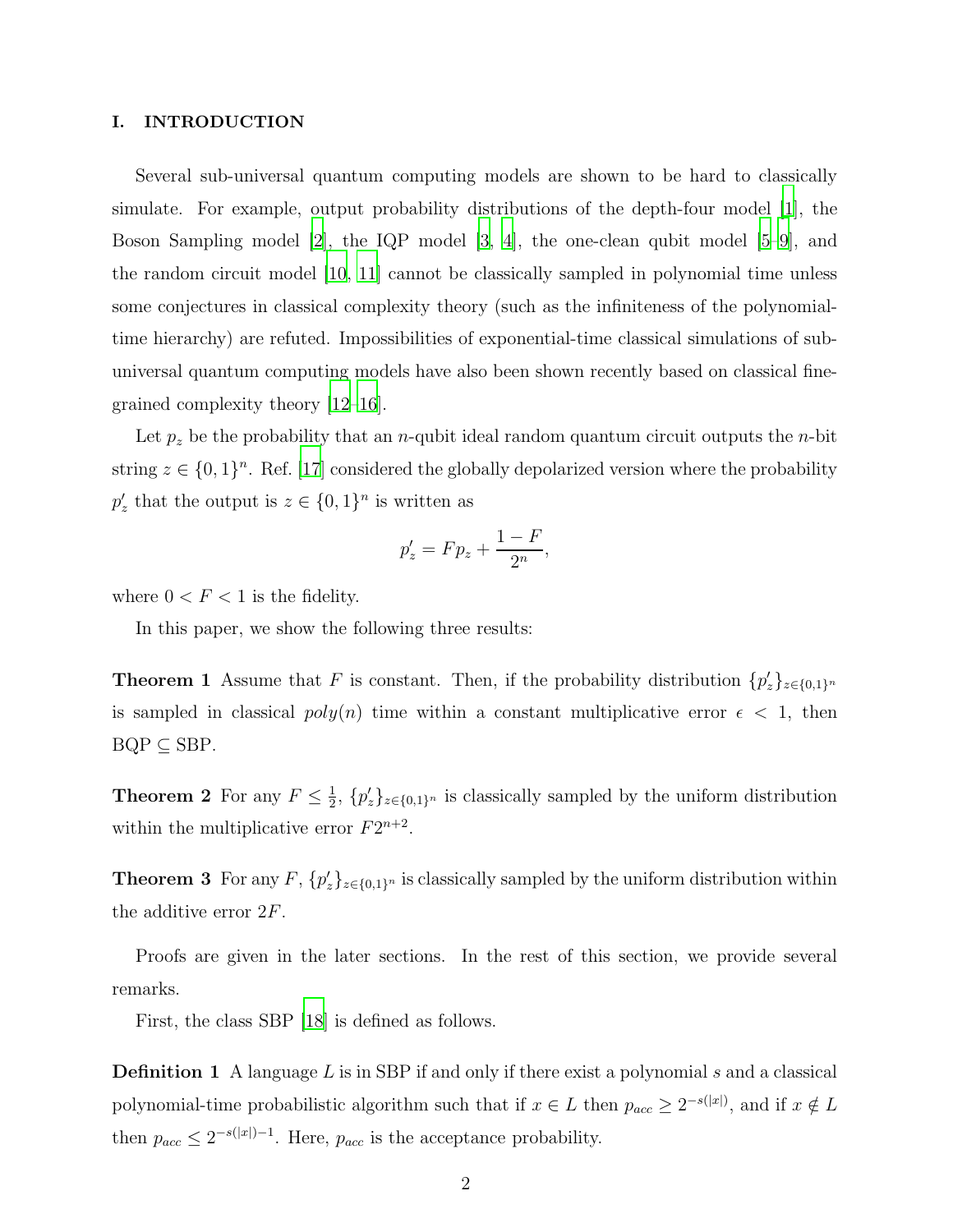Note that the class SBP remains unchanged even when the two thresholds,  $2^{-s(|x|)}$  and  $2^{-s(|x|)-1}$ , are replaced with  $\alpha 2^{-s(|x|)}$  and  $\beta 2^{-s(|x|)}$ , respectively, for any constants  $\alpha$  and  $\beta$ satisfying  $0 \le \beta < \alpha \le 1$ . It is known that SBP is in AM, and therefore BQP  $\subseteq$  SBP means that BQP is in the second level of the polynomial-time hierarchy. The containment of BQP in the polynomial-time hierarchy is not believed. (For example, there is an oracle separation [\[19\]](#page-8-0).)

Second, note that quantum supremacy for the globally depolarized circuits was previously studied in Ref. [\[20](#page-8-1)] for the one-clean qubit model.

Third, Theorem [1](#page-1-0) holds for a broader class of quantum circuits than the globally depolarized random circuit. In particular, we can replace our random gate application with the coherent one. In this paper, however, we concentrate on the globally depolarized random circuit for the simplicity. Theorem [2](#page-1-1) and Theorem [3](#page-1-2) hold for the output probability distribution  $\{p_z\}_z$  of any quantum circuit.

Finally, in Ref. [\[17](#page-7-7)], it was claimed that if the exact polynomial-time classical sampling of  $\{p'_z\}_z$  is possible, then estimating  $|\langle 0^n|U|0^n\rangle|^2$  for an *n*-qubit unitary U can be done by an Arthur-Merlin protocol with the  $F^{-1}$ -time Arthur. However, if we consider the realistic case,  $F \sim 2^{-m}$  and  $m \gg n$ , where m is the number of gates, the time-complexity of Arthur is ~ 2<sup>m</sup>. (On the other hand, the exact computation of  $|\langle 0^n|U|0^n\rangle|^2$  can be done in time ~ 2<sup>n</sup>.) Moreover, although Ref. [\[17\]](#page-7-7) considered exact sampling of  $\{p'_z\}_z$ , what a realistic quantum computer can do is approximately sampling  $\{p_z'\}_z$ . Theorem [2](#page-1-1) shows that if we consider the realistic case,  $F \sim 2^{-m}$  and  $m \gg n$ , quantum supremacy does not exist for approximate sampling of  ${p'_z}_z$  even with the exponentially-small multiplicative error  $\sim 2^{-(m-n)}$ . Theorem [3](#page-1-2) shows that if we consider the realistic case,  $F \sim 2^{-m}$ , quantum supremacy does not exist for approximate sampling of  $\{p_z'\}_z$  even with the exponentiallysmall additive error  $\sim 2^{-m}$ .

### II. DISCUSSION

Our theorems show that if  $F \sim 2^{-m}$  and  $m \gg n$ , or at least  $F \sim 2^{-m}$ , quantum supremacy does not exist for approximate sampling of  $\{p'_z\}_z$ . In this section, we argue that if  $F \sim 2^{-m}$  and  $m \gg n$ , the standard approach will not work to show quantum supremacy for exact sampling of  $\{p'_z\}_z$ .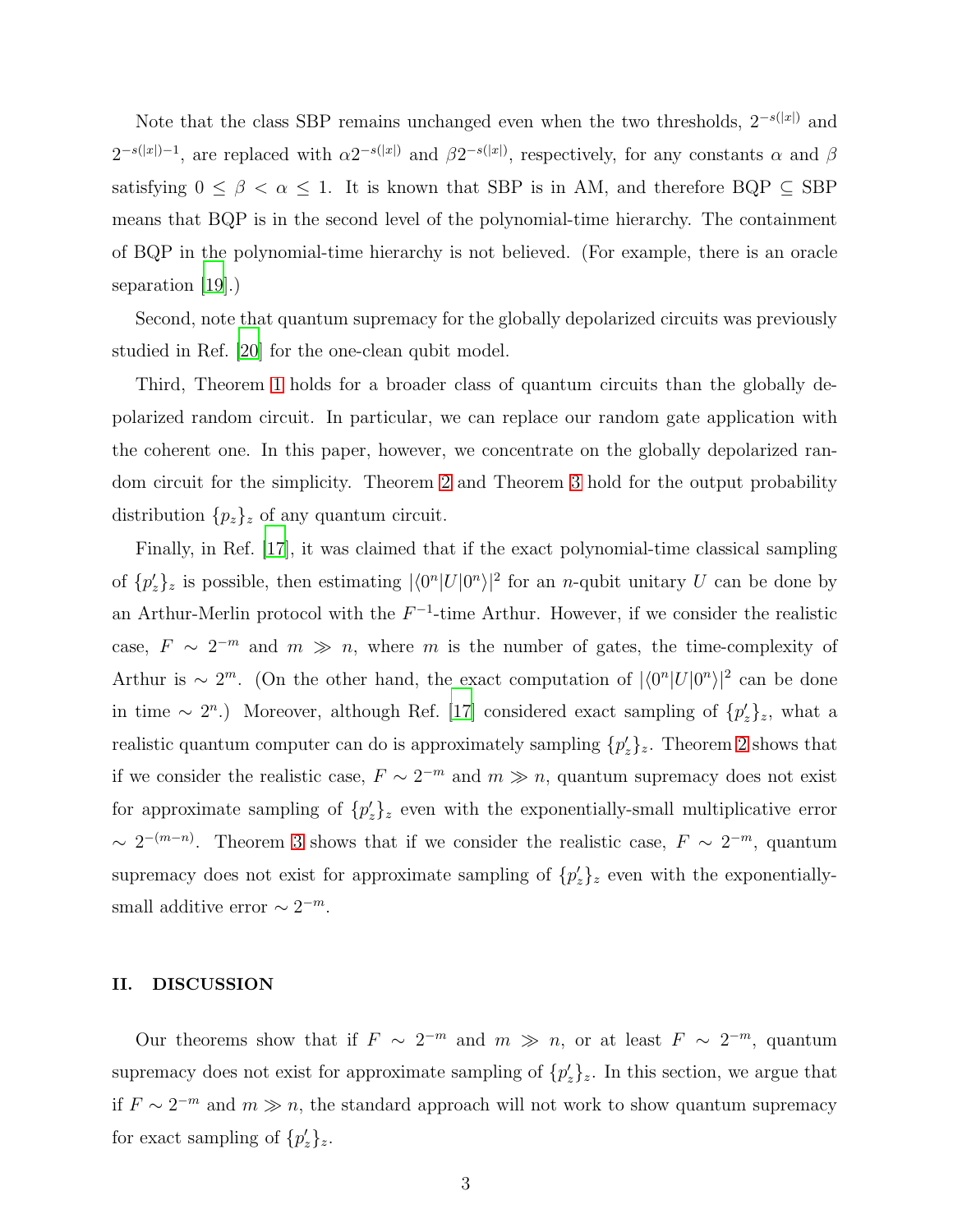In the standard proof of quantum supremacy  $[1-3, 6, 8, 9]$  $[1-3, 6, 8, 9]$  $[1-3, 6, 8, 9]$  $[1-3, 6, 8, 9]$  $[1-3, 6, 8, 9]$  $[1-3, 6, 8, 9]$ , we first consider the following promise problem: given the classical description of an *n*-qubit *m*-size quantum circuit  $U$ , and parameters a and b, decide  $p_{acc} \ge a$  or  $p_{acc} \le b$ , where  $p_{acc}$  is the acceptance probability. In the standard proof of quantum supremacy, we take the promise problem as the complete problem of a "strong" quantum class, such as postBQP, SBQP, or NQP.

We next assume that  $p'_{acc} \equiv F p_{acc} + \frac{1-F}{2^n}$  is exactly classically sampled. It means that there exists a polynomial-time classical probabilistic algorithm that accepts with probability  $q_{acc}$  such that  $q_{acc} = p'_{acc}$ .

If the answer of the promise problem is yes, then  $q_{acc} \ge Fa + \frac{1-F}{2^n} \equiv \alpha$ . If the answer of the promise problem is no, then  $q_{acc} \leq Fb + \frac{1-F}{2^n} \equiv \beta$ . In the standard proof of quantum supremacy, we then conclude that the promise problem is in a "weaker" class (such as postBPP, SBP, or NP) that leads to an unlikely consequence in complexity theory, such as  $\text{postBQP} \subseteq \text{postBPP}$ ,  $\text{SRQP} \subseteq \text{SBP}$ , or  $\text{NQP} \subseteq \text{NP}$ . However, deciding  $q_{acc} \ge \alpha$  or  $q_{acc} \le \beta$ seems to be "more difficult" than the original promise problem: the original promise problem can be solved in time  $\sim 2^n$ , while deciding  $q_{acc} \ge \alpha$  or  $q_{acc} \le \beta$  will not be solved in that time because  $\alpha - \beta = F(a - b) = O(2^{-m})$ , and  $m \gg n$ . Therefore we will not have any unlikely consequence in this approach.

Although the above argument does not exclude the existence of a completely new supremacy proof for the exact sampling of  $\{p'_z\}_z$  that works even when  $F \sim 2^{-m}$  and  $m \gg n$ , we can also argue that even if the realistic quantum computer exactly samples  ${p'_z}_z$ , it is "effectively" classically samplable by the uniform distribution when  $F \sim 2^{-m}$ unless we can access exponentially many samples.

To see this, let us consider the task of distinguishing  $\rho_0 \equiv \frac{I^{\otimes n}}{2^n}$  and  $\rho_1 \equiv F \rho + (1 - F) \frac{I^{\otimes n}}{2^n}$ , where  $\rho$  is any *n*-qubit state. Assume that we can measure k copies of  $\rho_0$  or  $\rho_1$ . Let  $\Pi_0$  $(\Pi_1)$  be the POVM element that we conclude that the actual state is  $\rho_0^{\otimes k}$   $(\rho_1^{\otimes k})$ , where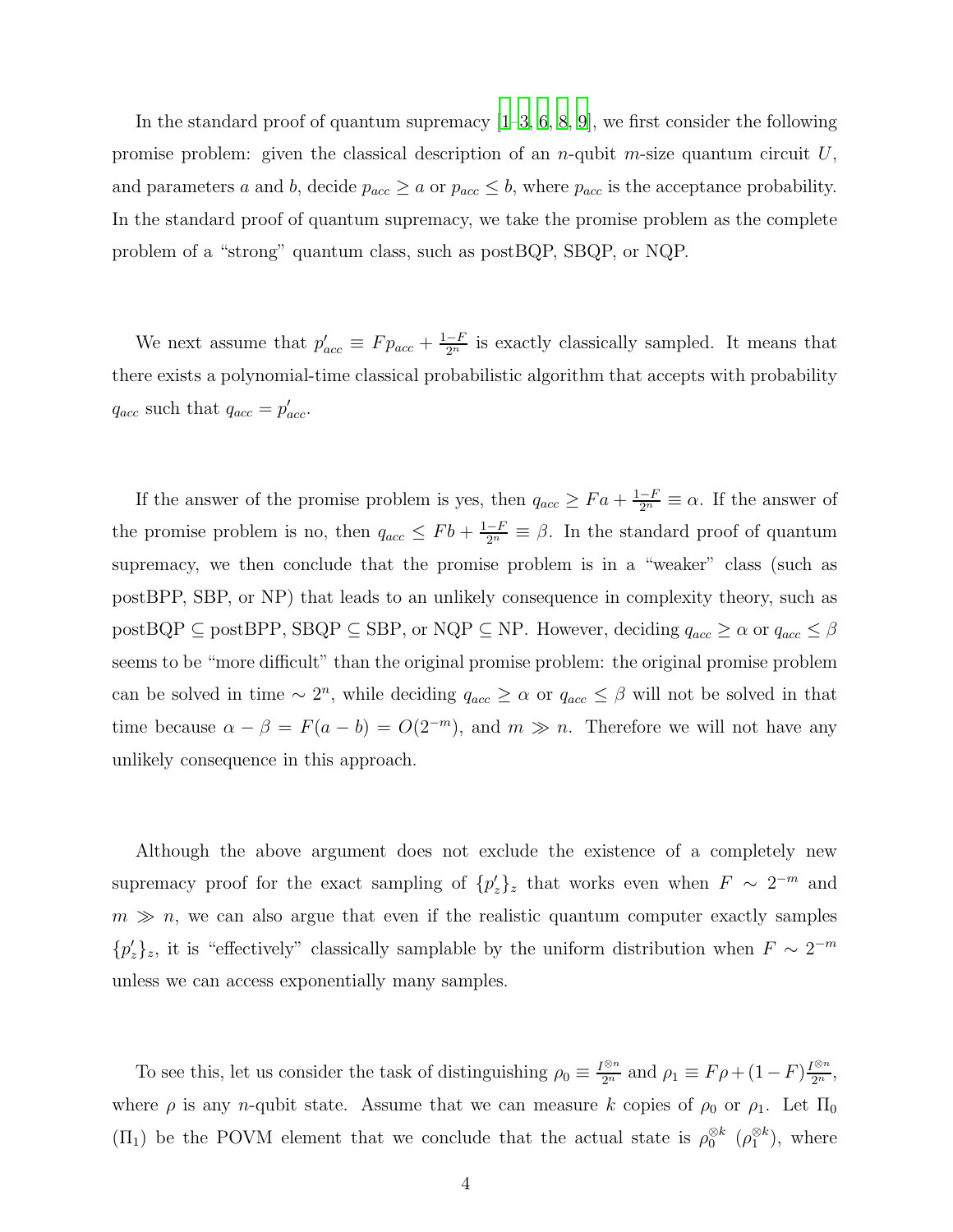$\Pi_0 + \Pi_1 = I^{\otimes nk}$ . The probability  $p_{correct}$  that we make the correct decision is

$$
p_{correct} \equiv \frac{1}{2} \text{Tr}(\Pi_0 \rho_0^{\otimes k}) + \frac{1}{2} \text{Tr}(\Pi_1 \rho_1^{\otimes k})
$$
  
\n
$$
= \frac{1}{2} + \frac{1}{2} \Big[ \text{Tr}(\Pi_0 \rho_0^{\otimes k}) - \text{Tr}(\Pi_0 \rho_1^{\otimes k}) \Big]
$$
  
\n
$$
\leq \frac{1}{2} + \frac{1}{4} ||\rho_0^{\otimes k} - \rho_1^{\otimes k}||_1
$$
  
\n
$$
\leq \frac{1}{2} + \frac{k}{4} ||\rho_0 - \rho_1||_1
$$
  
\n
$$
= \frac{1}{2} + \frac{k}{4} ||\frac{I^{\otimes n}}{2^n} - \Big[ F \rho + (1 - F) \frac{I^{\otimes n}}{2^n} \Big] ||_1
$$
  
\n
$$
= \frac{1}{2} + \frac{kF}{4} ||\rho - \frac{I^{\otimes n}}{2^n} ||_1
$$
  
\n
$$
\leq \frac{1}{2} + \frac{kF}{2}.
$$

If  $F \sim 2^{-m}$  and  $k = o(2^m)$ ,  $p_{correct} \rightarrow \frac{1}{2}$ .

### III. PROOF OF THEOREM [1](#page-1-0)

Assume that a language  $L$  is in BQP. Then for any polynomial  $r$ , there exists a polynomial-time uniformly generated family  ${V_x}_x$  of quantum circuits such that if  $x \in L$ then  $p_{acc} \ge 1 - 2^{-r(|x|)}$ , and if  $x \notin L$  then  $p_{acc} \le 2^{-r(|x|)}$ . Here

$$
p_{acc} \equiv \langle 0^w | V_x | 0^w \rangle
$$

with  $w = poly(|x|)$  is the acceptance probability.

Let m be the number of elementary gates in  $V_x$ , i.e.,  $V_x = w_m w_{m-1}...w_2 w_1$ , where each  $w_j$  is an elementary gate (such as  $H, CNOT$ , and T, etc.). Let us consider the following random quantum circuit on  $n \equiv w + m$  qubits:

- 1. The initial state is  $|0^w\rangle \otimes |0^m\rangle$ , where we call the first w-qubit register the main register, and the second m-qubit register the ancilla register.
- 2. For each  $j = 1, 2, ..., m$ , apply  $w_j \otimes I$  or  $\eta_j \otimes X$  with probability 1/2, where  $\eta_j$  is any elementary gate,  $w_j$  and  $\eta_j$  act on the main register, and I and X act on the jth qubit of the ancilla register. Thus obtained the final state is

<span id="page-4-0"></span>
$$
\frac{1}{2^m} \sum_{\alpha \in \{0,1\}^m} \xi_m^{\alpha_m} \dots \xi_1^{\alpha_1} |0^w\rangle\langle 0^w | (\xi_1^{\alpha_1})^\dagger \dots (\xi_m^{\alpha_m})^\dagger \otimes |\alpha\rangle\langle \alpha|, \tag{1}
$$

where  $\alpha \equiv (\alpha_1, ..., \alpha_m) \in \{0, 1\}^m$  is an *m*-bit string,  $\xi_j^0 = w_j$ , and  $\xi_j^1 = \eta_j$ .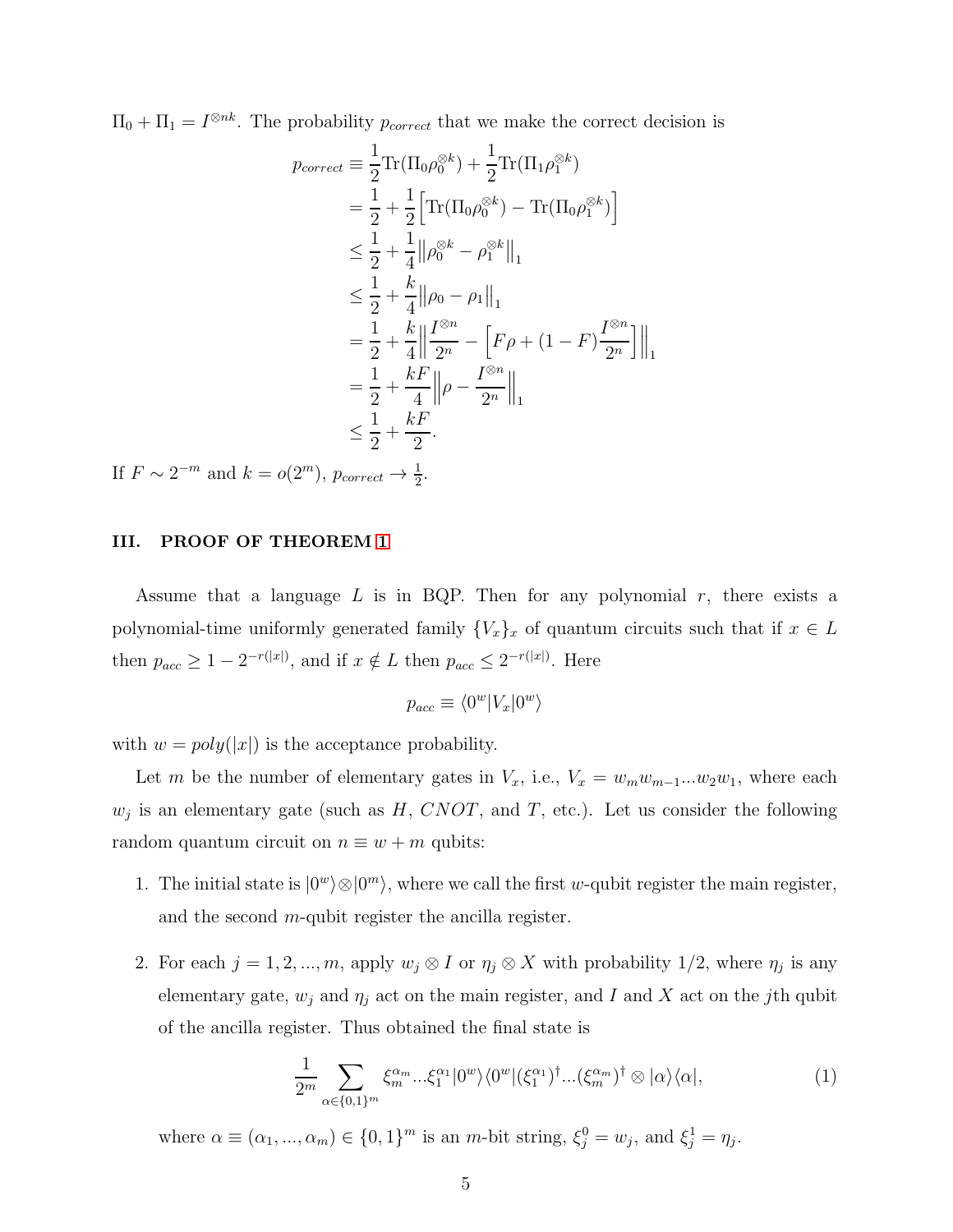3. Measure all  $n$  qubits in the computational basis. If all results are 0, accept. Otherwise, reject.

If we consider the globally depolarized version, the state of Eq. [\(1\)](#page-4-0) is replaced with

$$
\frac{F}{2^m}\sum_{\alpha\in\{0,1\}^m}\xi_m^{\alpha_m}...\xi_1^{\alpha_1}|0^w\rangle\langle0^w|(\xi_1^{\alpha_1})^\dagger...(\xi_m^{\alpha_m})^\dagger\otimes|\alpha\rangle\langle\alpha|+(1-F)\frac{I^{\otimes n}}{2^n}.
$$

The acceptance probability  $p'_{acc}$  is

$$
p'_{acc} = \frac{Fp_{acc}^2}{2^m} + \frac{1 - F}{2^n}.
$$

Assume that there exists a classical  $poly(n)$ -time probabilistic algorithm that accepts with probability  $q_{acc}$  such that  $|p'_{acc} - q_{acc}| \leq \epsilon p'_{acc}$ , where  $\epsilon < 1$  is a constant. Then, if  $x \in L$ ,

$$
q_{acc} \ge (1 - \epsilon) p'_{acc}
$$
  
=  $(1 - \epsilon) \left( \frac{F p_{acc}^2}{2^m} + \frac{1 - F}{2^n} \right)$   
 $\ge (1 - \epsilon) F 2^{-m} (1 - 2^{-r})^2,$ 

and if  $x \notin L$ ,

$$
q_{acc} \le (1 + \epsilon) p'_{acc}
$$
  
=  $(1 + \epsilon) \left( \frac{F p_{acc}^2}{2^m} + \frac{1 - F}{2^n} \right)$   
 $\le (1 + \epsilon) \left( F 2^{-2r - m} + \frac{1 - F}{2^n} \right)$   
=  $2^{-m} (1 + \epsilon) F \left( 2^{-2r} + \frac{1 - F}{F 2^w} \right).$ 

If r and w are sufficiently large, L is in SBP.  $\Box$ 

Note that although here we have considered constant  $F$ , the same result also holds for other "not so small" F such as  $F = \frac{1}{\text{poly}}$  $\frac{1}{poly(m)}$ .

## IV. PROOF OF THEOREM [2](#page-1-1)

Let us take  $\epsilon = F2^{n+2}$ . For any  $z \in \{0, 1\}^n$ ,

$$
\left| p'_z - \frac{1}{2^n} \right| = \left| \left( F p_z + \frac{1 - F}{2^n} \right) - \frac{1}{2^n} \right| \le F \left( 1 + \frac{1}{2^n} \right) < \epsilon p'_z,
$$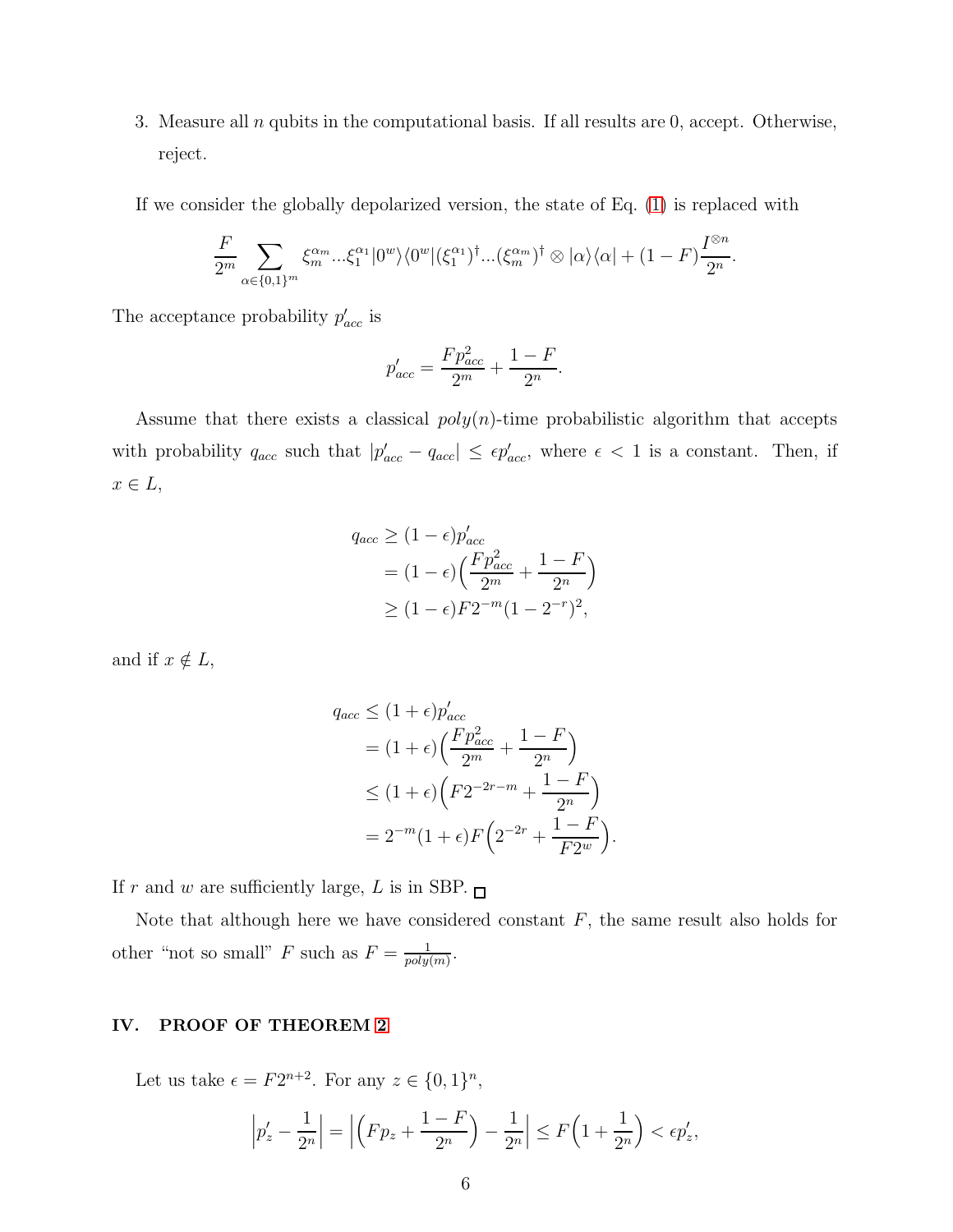where in the last inequality, we have used

$$
\epsilon p'_z - F\left(1 + \frac{1}{2^n}\right) = \epsilon \left(Fp_z + \frac{1-F}{2^n}\right) - F\left(1 + \frac{1}{2^n}\right)
$$
  
\n
$$
\geq \frac{\epsilon(1-F)}{2^n} - F\left(1 + \frac{1}{2^n}\right)
$$
  
\n
$$
= \frac{F2^{n+2}(1-F)}{2^n} - F\left(1 + \frac{1}{2^n}\right)
$$
  
\n
$$
= 4F(1-F) - F\left(1 + \frac{1}{2^n}\right)
$$
  
\n
$$
> 0.
$$

 $\Box$ 

#### V. PROOF OF THEOREM [3](#page-1-2)

$$
\sum_{z \in \{0,1\}^n} \left| p'_z - \frac{1}{2^n} \right| = F \sum_{z \in \{0,1\}^n} \left| p_z - \frac{1}{2^n} \right| \le 2F.
$$

 $\Box$ 

## ACKNOWLEDGMENTS

TM is supported by MEXT Quantum Leap Flagship Program (MEXT Q-LEAP) Grant Number JPMXS0118067394, JST PRESTO No.JPMJPR176A, and the Grant-in-Aid for Young Scientists (B) No.JP17K12637 of JSPS. YT is supported by MEXT Quantum Leap Flagship Program (MEXT Q-LEAP) Grant Number JPMXS0118067394.

- <span id="page-6-0"></span>[1] B. M. Terhal and D. P. DiVincenzo, Adaptive quantum computation, constant depth quantum circuits and Arthur-Merlin games. Quant. Inf. Comput. 4, 134 (2004).
- <span id="page-6-1"></span>[2] S. Aaronson and A. Arkhipov, The computational complexity of linear optics. Theory of Computing 9, 143 (2013).
- <span id="page-6-2"></span>[3] M. J. Bremner, R. Jozsa, and D. J. Shepherd, Classical simulation of commuting quantum computations implies collapse of the polynomial hierarchy. Proc. R. Soc. A 467, 459 (2011).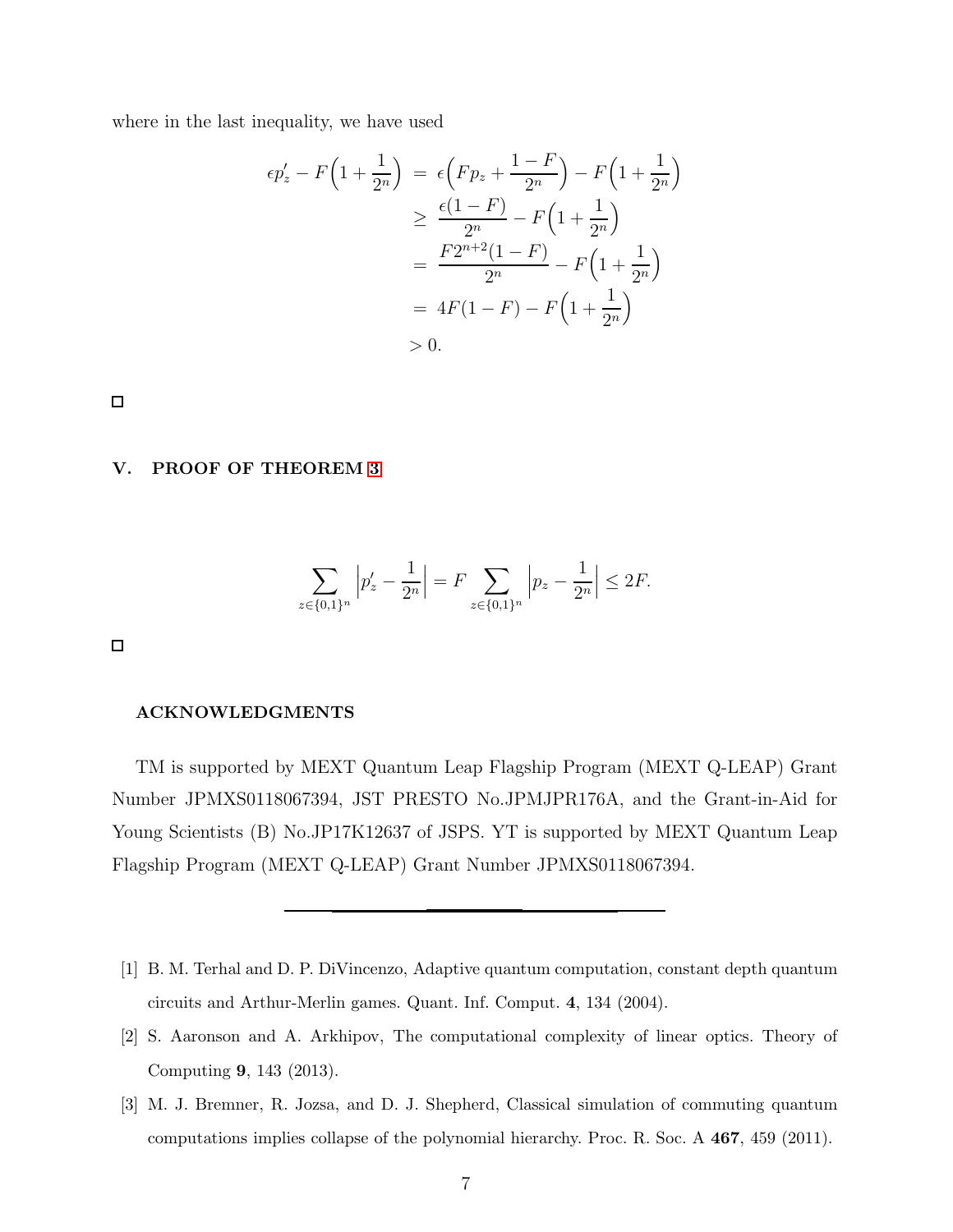- <span id="page-7-0"></span>[4] M. J. Bremner, A. Montanaro, and D. J. Shepherd, Average-case complexity versus approximate simulation of commuting quantum computations. Phys. Rev. Lett. 117, 080501 (2016).
- <span id="page-7-1"></span>[5] E. Knill and R. Laflamme, Power of one bit of quantum information. Phys. Rev. Lett. 81, 5672 (1998).
- <span id="page-7-9"></span>[6] T. Morimae, K. Fujii, and J. F. Fitzsimons, Hardness of classically simulating the one clean qubit model. Phys. Rev. Lett. 112, 130502 (2014).
- [7] T. Morimae, Hardness of classically sampling one clean qubit model with constant total variation distance error. Phys. Rev. A  $96$ ,  $040302(R)$  (2017).
- <span id="page-7-10"></span>[8] K. Fujii, H. Kobayashi, T. Morimae, H. Nishimura, S. Tamate, and S. Tani, Impossibility of classically simulating one-clean-qubit model with multiplicative error. Phys. Rev. Lett. 120, 200502 (2018).
- <span id="page-7-2"></span>[9] K. Fujii, H. Kobayashi, T. Morimae, H. Nishimura, S. Tamate, and S. Tani, Power of quantum computation with few clean qubits. Proceedings of 43rd International Colloquium on Automata, Languages, and Programming (ICALP 2016), pp.13:1-13:14 (2016).
- <span id="page-7-3"></span>[10] A. Bouland, B. Fefferman, C. Nirkhe, and U. Vazirani, Quantum supremacy and the complexity of random circuit sampling. Nature Phys. 15, 159 (2019).
- <span id="page-7-4"></span>[11] R. Movassagh, Cayley path and quantum computational supremacy: a proof of average-case #P-hardness of random circuit sampling with quantified robustness. [arXiv:1909.06210](http://arxiv.org/abs/1909.06210)
- <span id="page-7-5"></span>[12] A. M. Dalzell, A. W. Harrow, D. E. Koh, and R. L. La Placa, How many qubits are needed for quantum computational supremacy? [arXiv:1805.05224](http://arxiv.org/abs/1805.05224)
- [13] A. M. Dalzell, Bachelor thesis, MIT (2017).
- [14] C. Huang, M. Newman, and M. Szegedy, Explicit lower bounds on strong quantum simulation. [arXiv:1804.10368](http://arxiv.org/abs/1804.10368)
- [15] C. Huang, M. Newman, and M. Szegedy, Explicit lower bounds on strong simulation of quantum circuits in terms of T-gate count. [arXiv:1902.04764](http://arxiv.org/abs/1902.04764)
- <span id="page-7-6"></span>[16] T. Morimae and S. Tamaki, Fine-graiend quantum computational supremacy. Quant. Inf. Comput. 19, 1089 (2019).
- <span id="page-7-7"></span>[17] F. Arute et al. Quantum supremacy using a programmable superconducting processor. Nature 574, 505 (2019).
- <span id="page-7-8"></span>[18] E. Böhler, C. Glaßer, and D. Meister, Error-bounded probabilistic computations between MA and AM. J. Comput. Syst. Sci. 72, 1043 (2006).